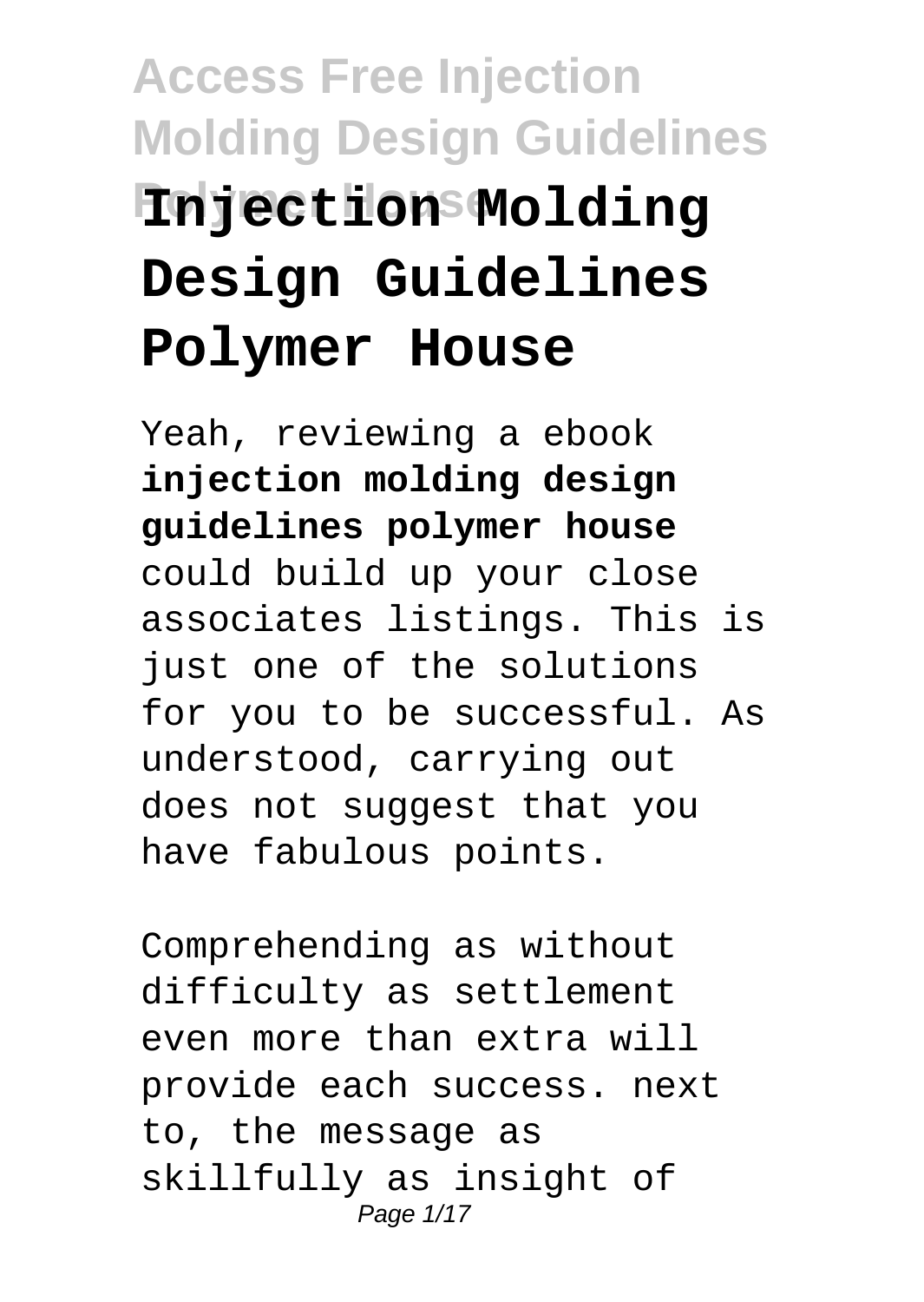this injection molding design guidelines polymer house can be taken as well as picked to act.

**Design for Manufacturing Course 5: Injection Molding - DragonInnovation.com Introduction to Mold Design (Part-1) | Skill-Lync** Plastic Injection Moulding - Improving Part Design Plastic Part Design Guidelin es(Wallthickness,Draft,Corne r,Rib,Parting line) 3 Essential Injection Molding Design Principles -- Quick Tips With Xometry Greg Design considerations in injection moulding in hindi(important) Injection Molding Animation Injection Page 2/17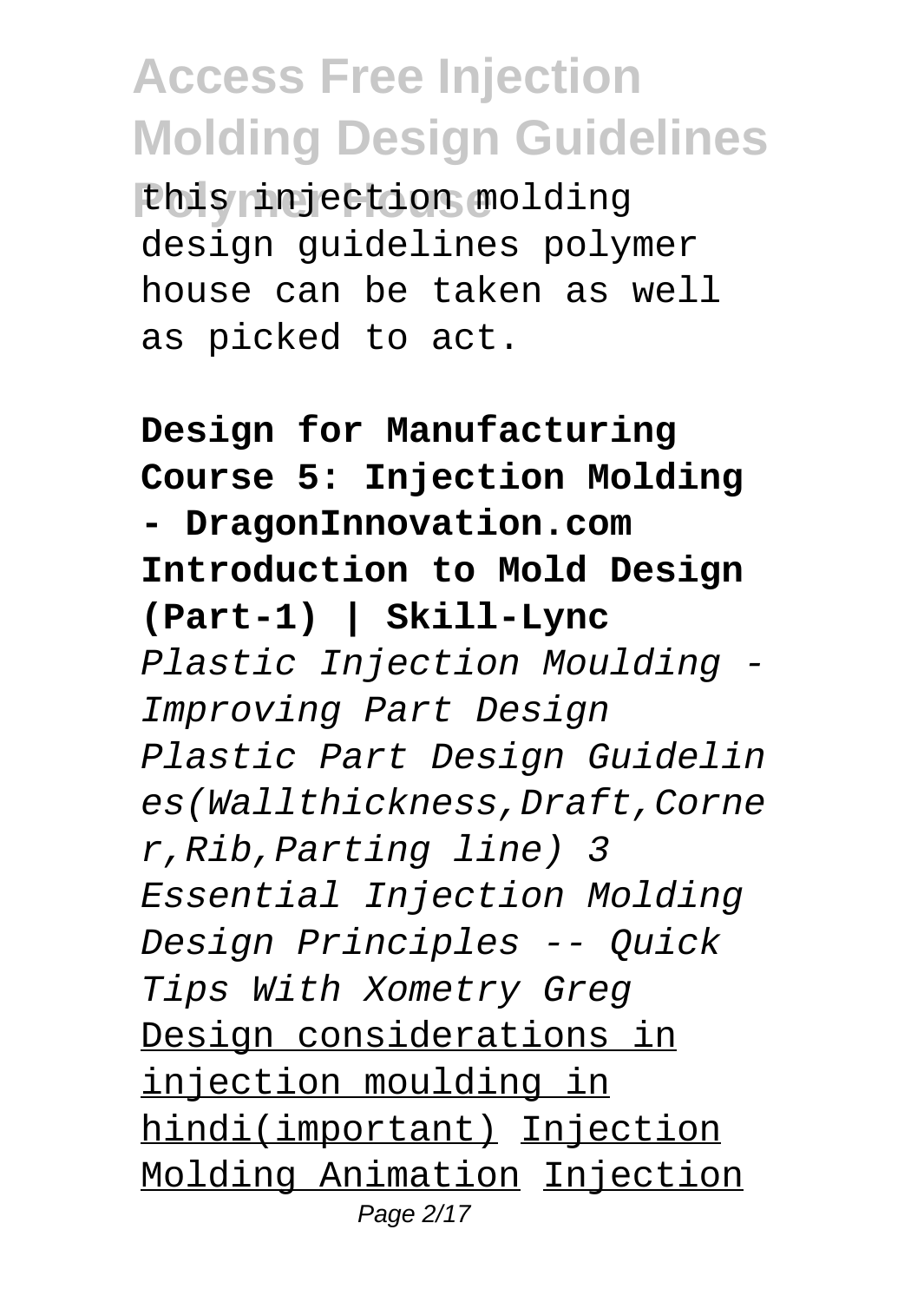**Polymer House** Mold Designing tutorials/ Mold Base Design with Calculation and Tolerance Injection Molding Overview The Essentials of Better Plastic Part DesignDesign Guidelines for Extrusion and Injection Molding Plastics Part Design Series - Rib Design (excerpt) Injection Molding VS 3d Printing @ Davis Tech (Part 1) How to make a Plastic Injection Mould Moldmaking Tutorial: 2 Piece Scale Model Car Mold**Plastics Injection Molding: Step-By-Step at the Factory - Field Notes**

Vacuum/Thermal Forming Explained Plastic Injection Mould Page 3/17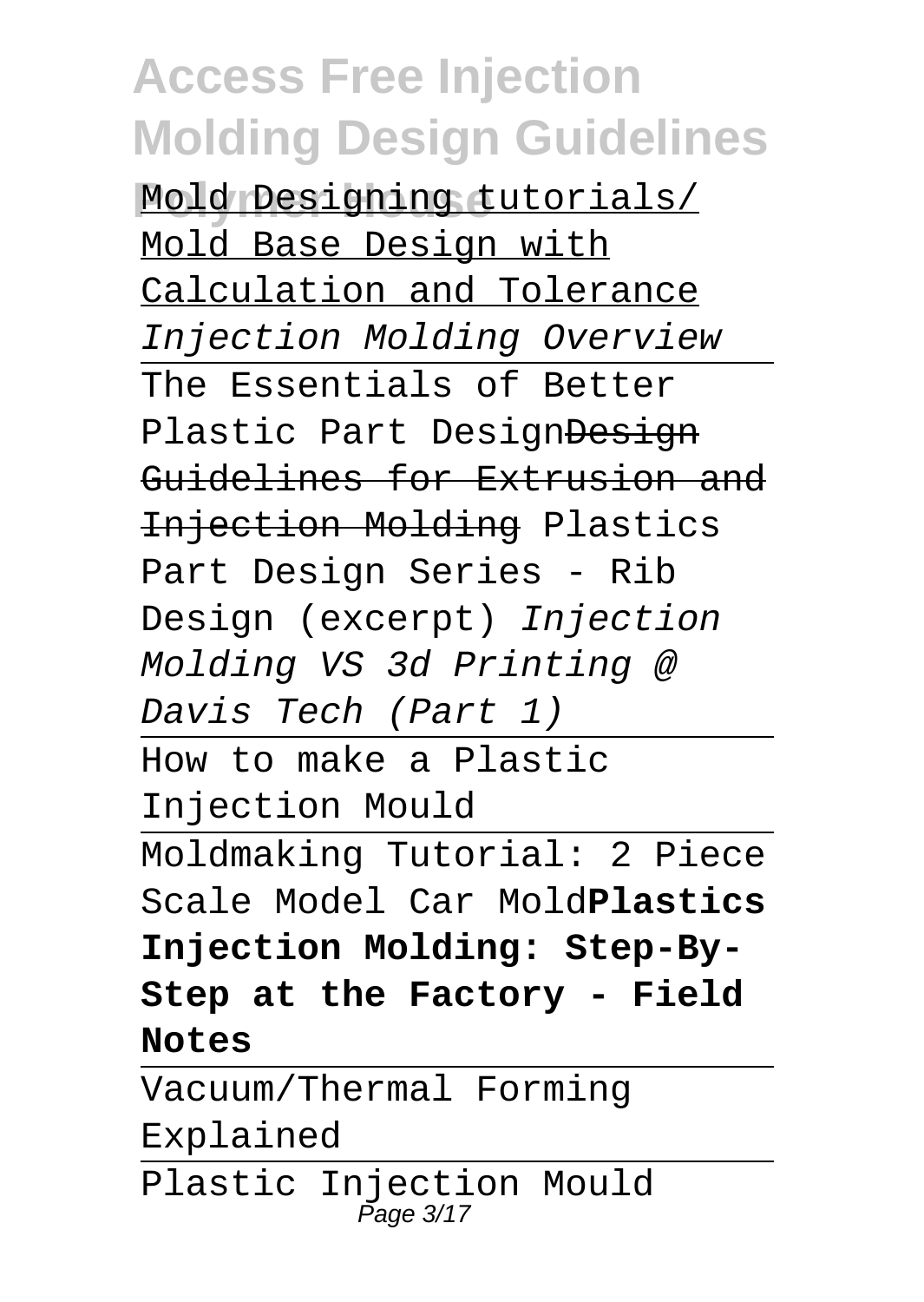**Basic Knowledge** 

Two Color Injection Molding Machine by Creator at Taipei Plas 2016

China plastic injection mold maker /DEK Tooling ltd How is it made a plastic injection mold?Fibreglass vacuum moulding. 7 Ways to Save on Injection Molding HOW TO CALCULATE SIDE CORE PIN WORKING LENGTH?? |Bonus study material ?? Lecture 19 - Introduction To Injection Molding Process, Materials, Terminologies Plastic Injection Molding Inspection Guide Plastic Parts \u0026 Injection Mold Design Job Interview Questions || Episode 1 Designing of Plastic Products for Page 4/17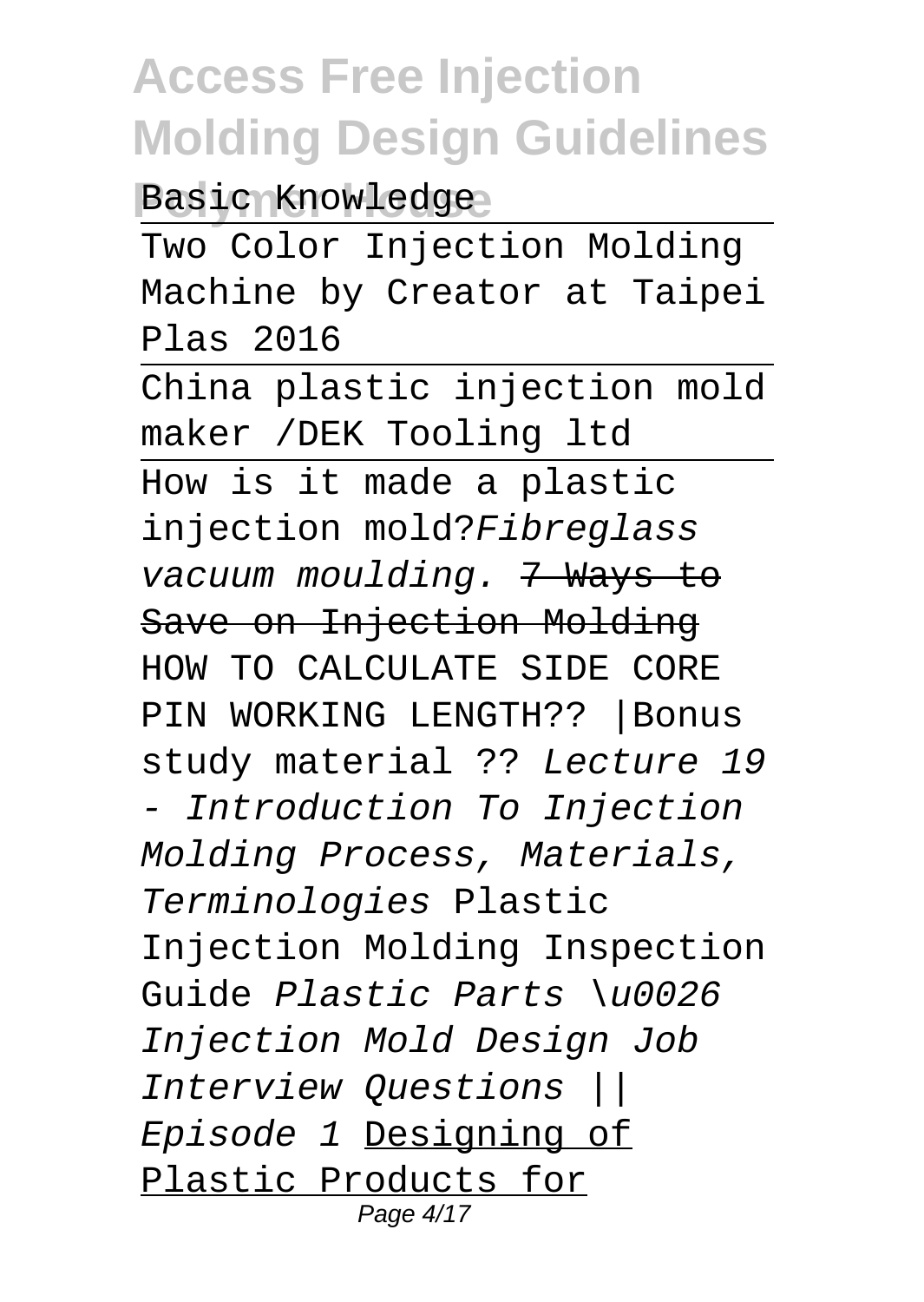**Polymer House** Injection Moulding - Lecture Undercut SOLIDWORKS Mold Design | Solidworks Mold Tutorial Plastic Injection Molding Injection Molding Design Guidelines Polymer guidelines when designing parts for injection molding. Ribs • Maximum rib thickness should be 0.5 to 0.75 of Core Out the nominal wall to avoid creating areas of sink. • To avoid thin sections of steel in your mold, the distance between ribs should be at least two and a half times the nominal wall thickness.

Part Design Guidelines for Injection Molded Thermoplastics Page 5/17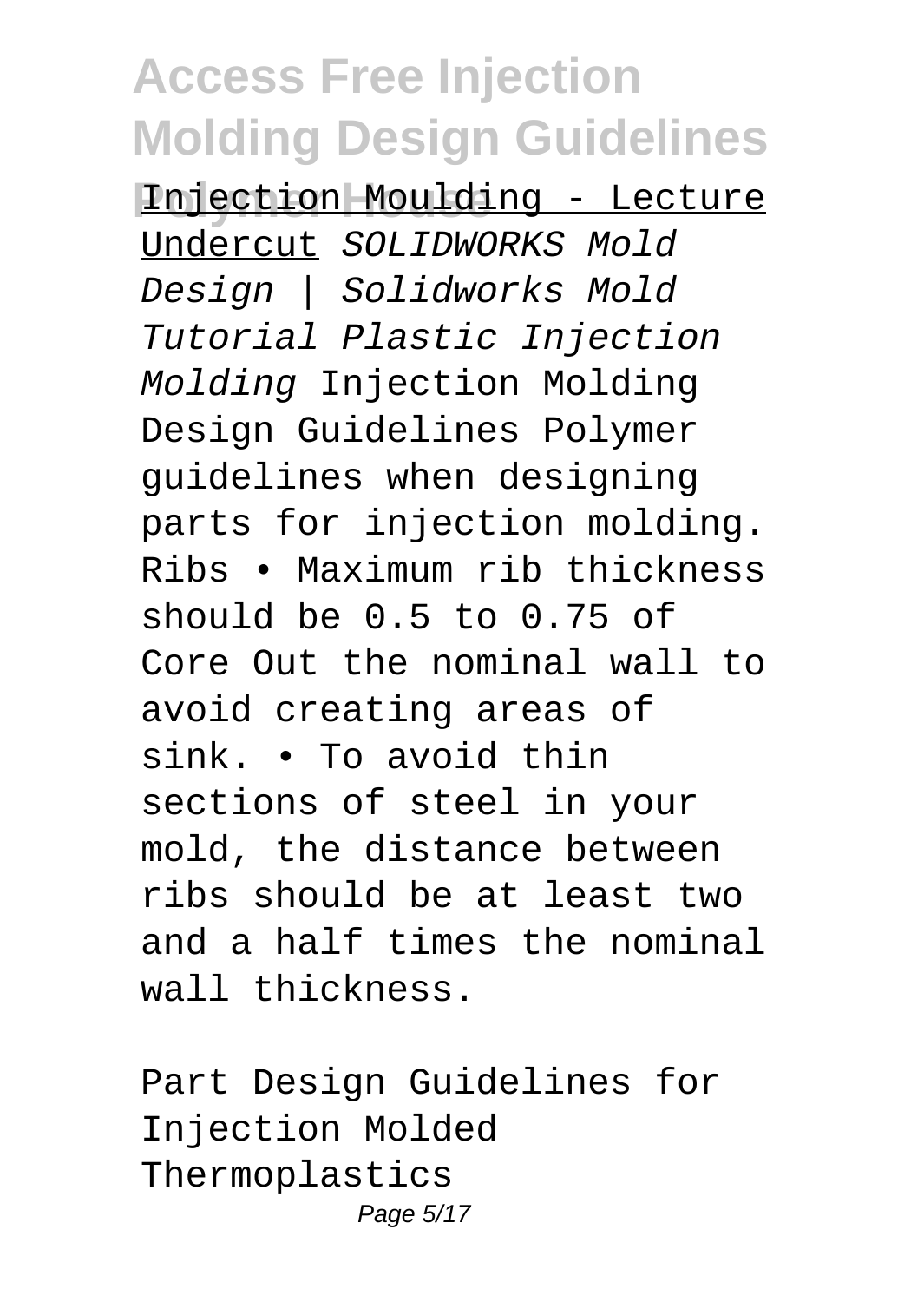**Polymer House** Design Guidelines Design Guidelines: Plastic Injection Molding Our basic guidelines for plastic injection molding include important design considerations to help improve part moldability, enhance cosmetic appearance, and reduce overall production time.

Plastic Injection Molding | Design Guidelines Injection Molding Design Guidelines. Injection Molding; ... This is because industry wide tolerances greatly rely on the molder's ability to predict how the polymer will shrink as it changes from a liquid to Page 6/17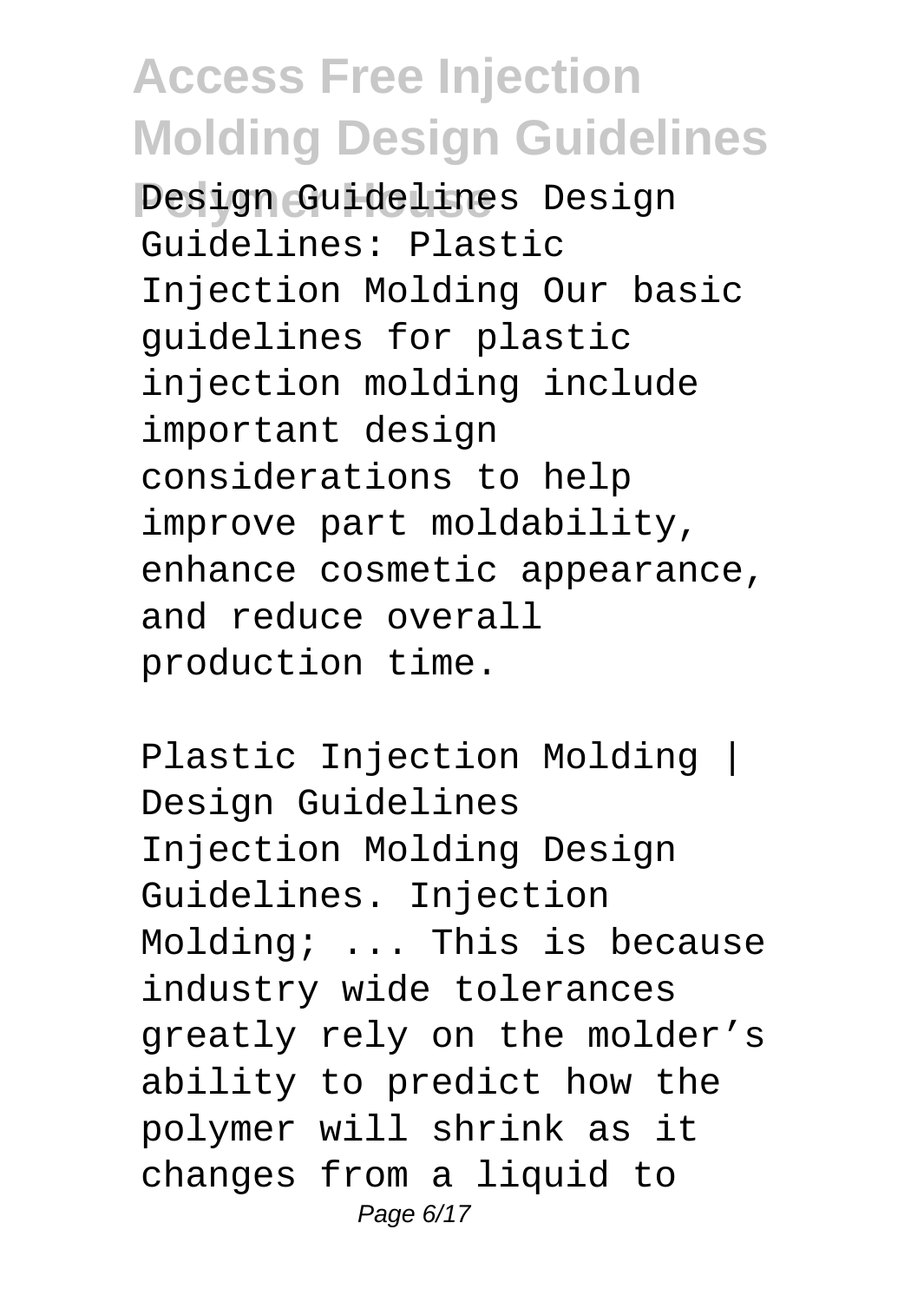**Bolid both inside the mold,** and after the part has been ejected. Below is a chart that specifies generally accepted tolerances for the

...

Injection Molding Design Guidelines - Eck Plastic Arts

should taper thinner as they extend into the mold. Surfaces formed by slides may not need draft if the steel separates from the surface before ejection. Other guidelines for designing draft include: • Draft all surfaces parallel to the direction of mold separation. • Angle walls and other attributes that Page 7/17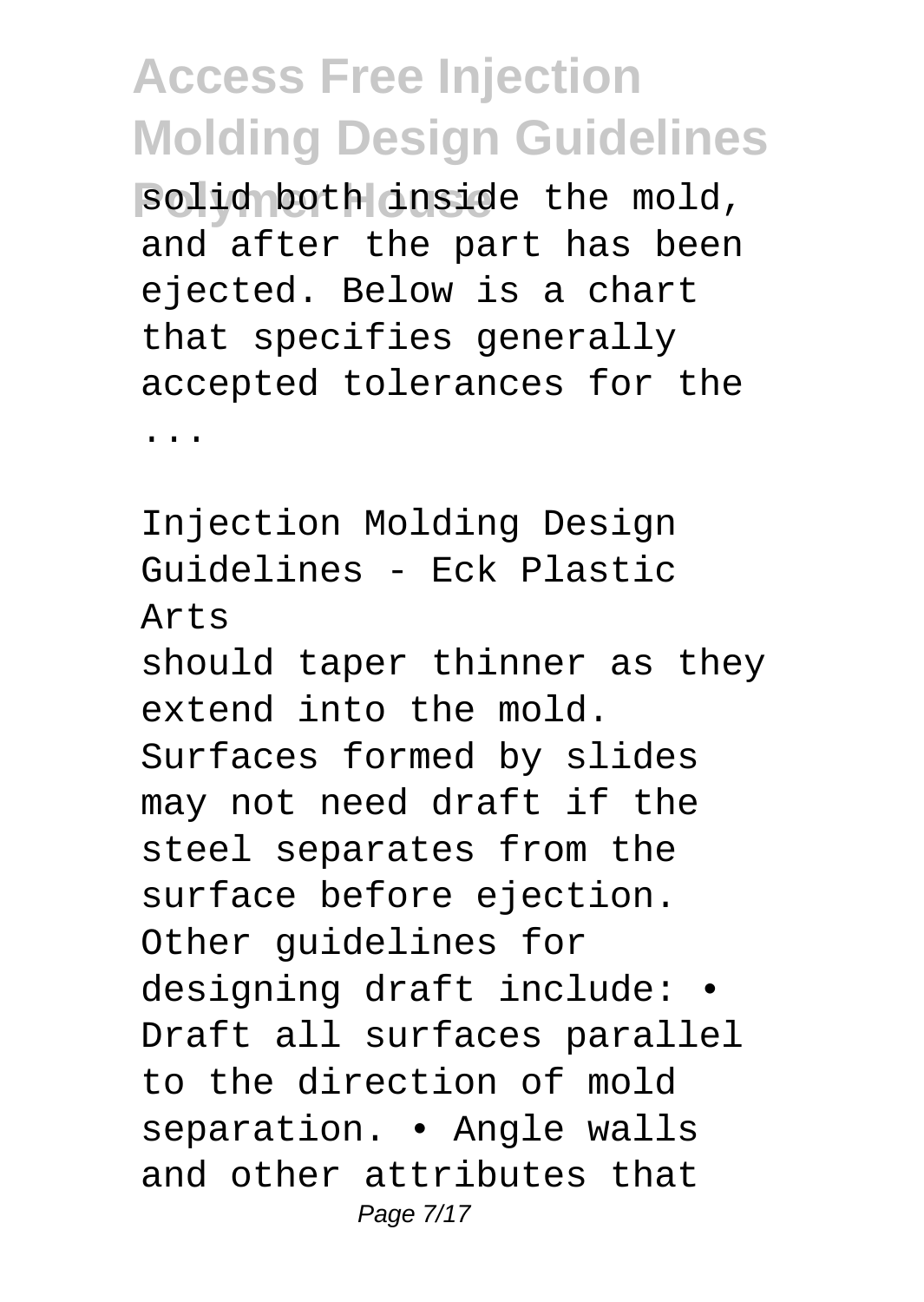#### **Access Free Injection Molding Design Guidelines** are formed in both mold

Basic Injection Molding Design Guidelines Minimum (1.5° + Part nominal draft angle ) per 0.025 mm texture depth is recommended for easy removal of parts. To sum up, Injection molding plastic part design guidelines are followed during plastic part design to ensure part quality and ease of manufacturing. It's not feasible to follow all design guidelines.

Plastic Part Design Guidelines for Injection Molding ... The basic principles of injection molding and its Page 8/17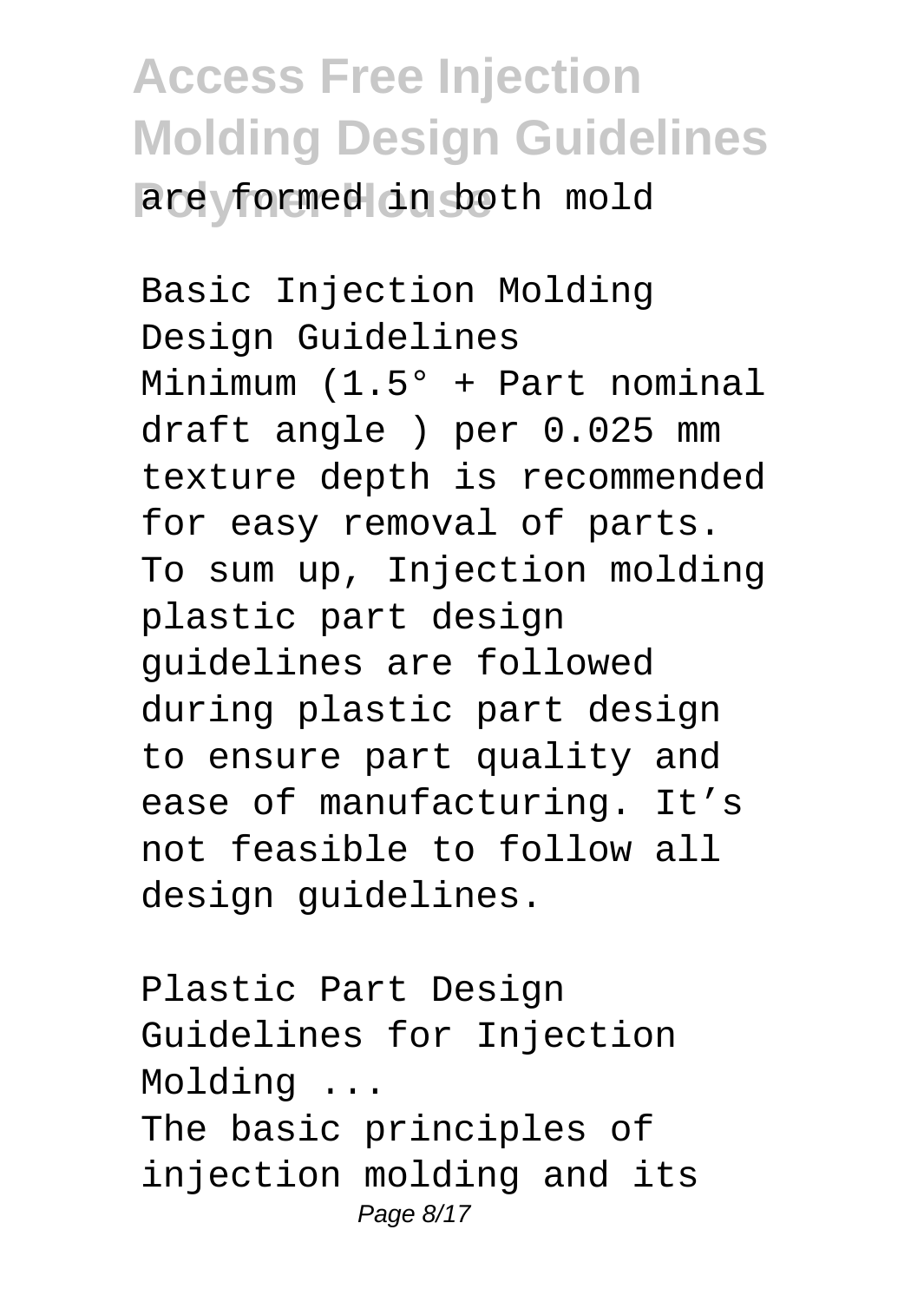**Polymer House** key benefits, limitations and applications. Design guidelines you should follow to optimize your parts for molding. The most common injection molding materials & Finishes and their main use. Design tips to reduce the cost of your next project.

Injection molding: The manufacturing & design guide Plastic injection product & part design guidelines, Injection Mold Wall Thickness by Resin Material Guidelines,Minimum acceptable wall thickness and layer

Injection Molding Part Page  $9/17$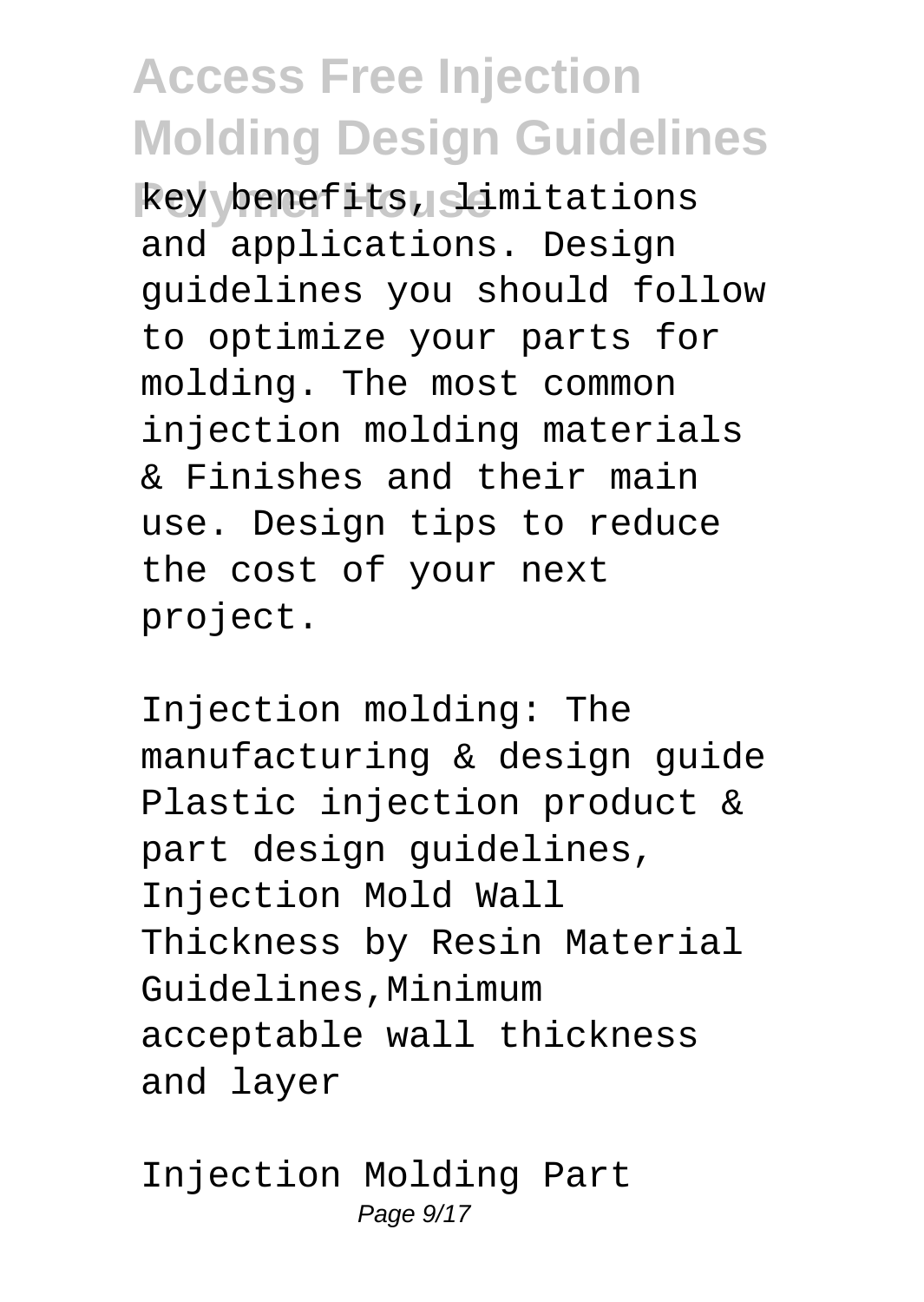**Pesign Guidelines** | Plastic part ...

Injection Molding Design Guide | RapidDirect Manufacturing Minimum (1.5° + Part nominal draft angle ) per 0.025 mm texture depth is recommended for easy removal of parts. To sum up, Injection...

Injection Molding Design Guide To help avoid costly and time-consuming design mistakes, we created a plastic injection molding design guide. It provides information on the most important design requirements so they can be incorporated at the initial Page 10/17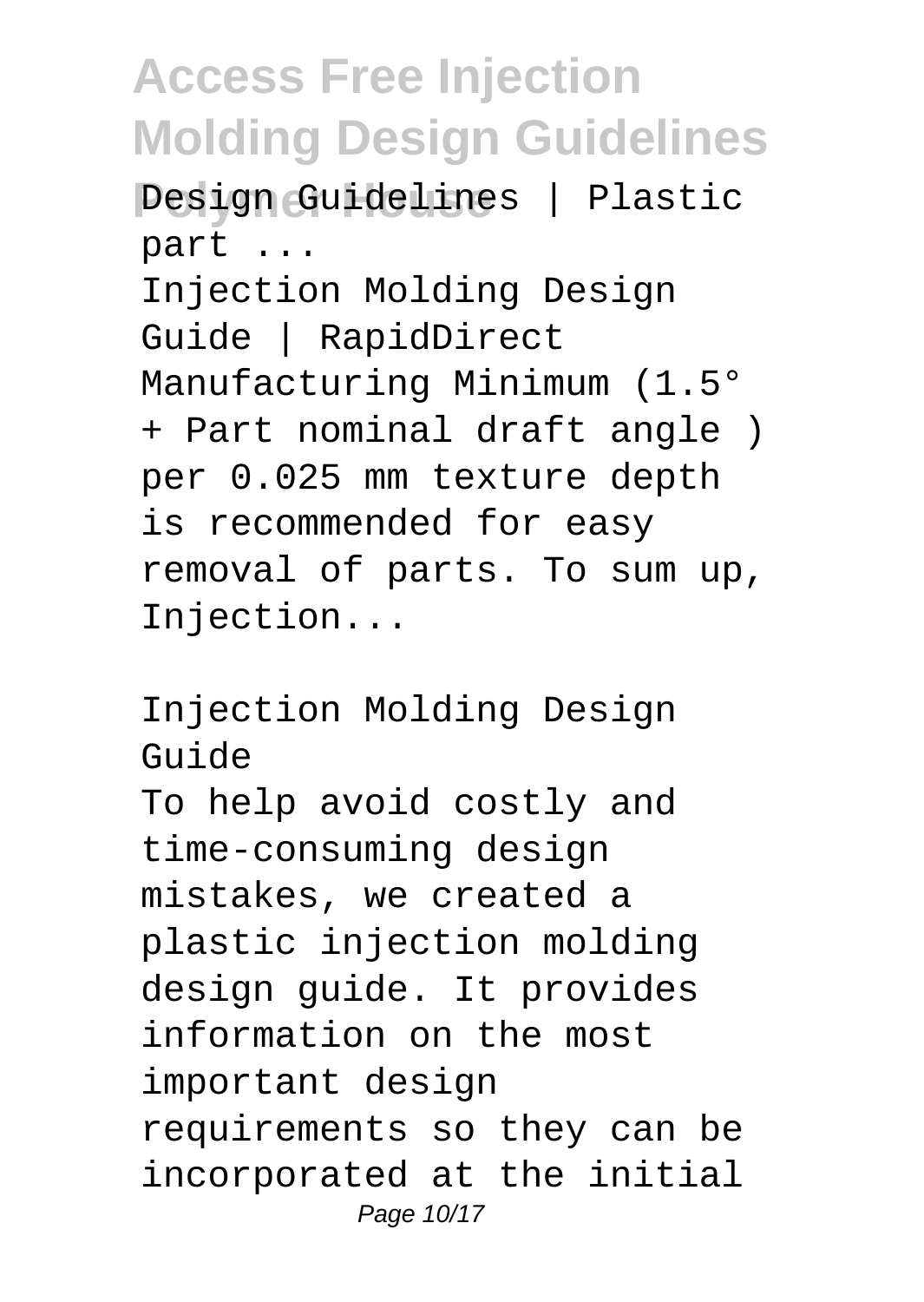design stage. The sample tips below illustrate the type of information provided in the complete guide.

Injection Molding Design Guide & Instant Quotes | ICOMold® When designing a part, apply as much draft angle as possible—a general rule of thumb is 1 degree of draft per 1 inch of cavity depth, but that can change with the aforementioned factors. Try following these general guidelines: 0.5 degrees on all vertical faces is strongly advised.

Draft Angle Guidelines for Injection Molding Page 11/17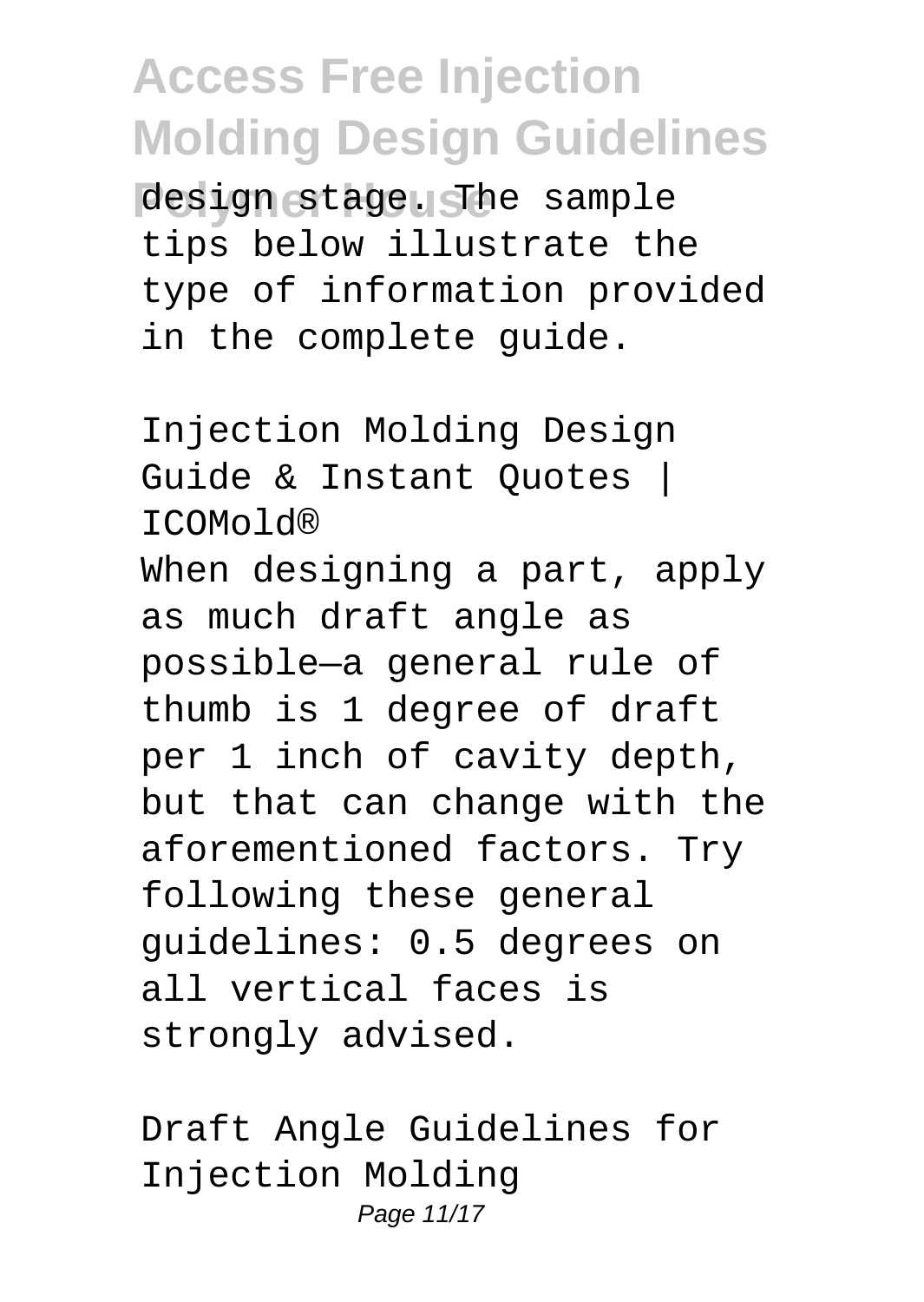For design engineers who are new to designing for plastic injection molding, there can be a knowledge gap in making sure the CAD model is properly designed for this manufacturing process.. There are certain, very specific design features that must be considered in the design stage in order to avoid moldability issues that can produce undesirable results in the molded parts.

Part Design Guidelines for the Plastic Injection Molding ... Injection molding is so popular, because of the dramatically low cost per unit when ... Page 12/17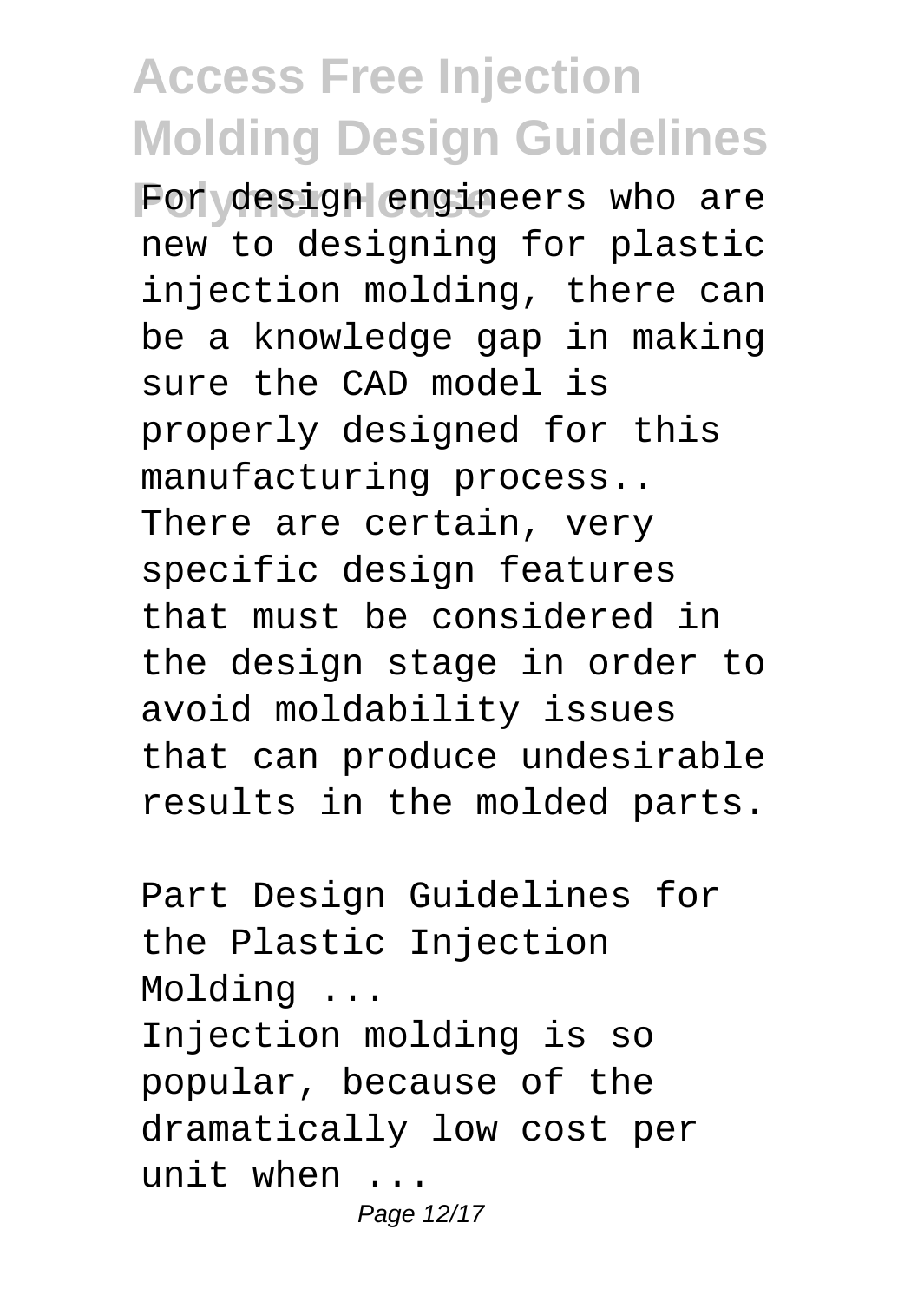#### **Access Free Injection Molding Design Guidelines Polymer House**

Injection molding: the manufacturing & design guide The greatest benefit to the people who deal with molds and molding will be to collect each issue to use as a reference in both the applications of the copper alloys and the mold design principles. Subjects for the Injection Mold Design Guidelines will include: 1. Sprue Bushings and Runner Bars 2. Mold cores, core Pins and Chill Plates 3.

Mold Design - Copper Injection Molding Polymer focuses on injection molding of highly-engineered plastic parts, especially those Page 13/17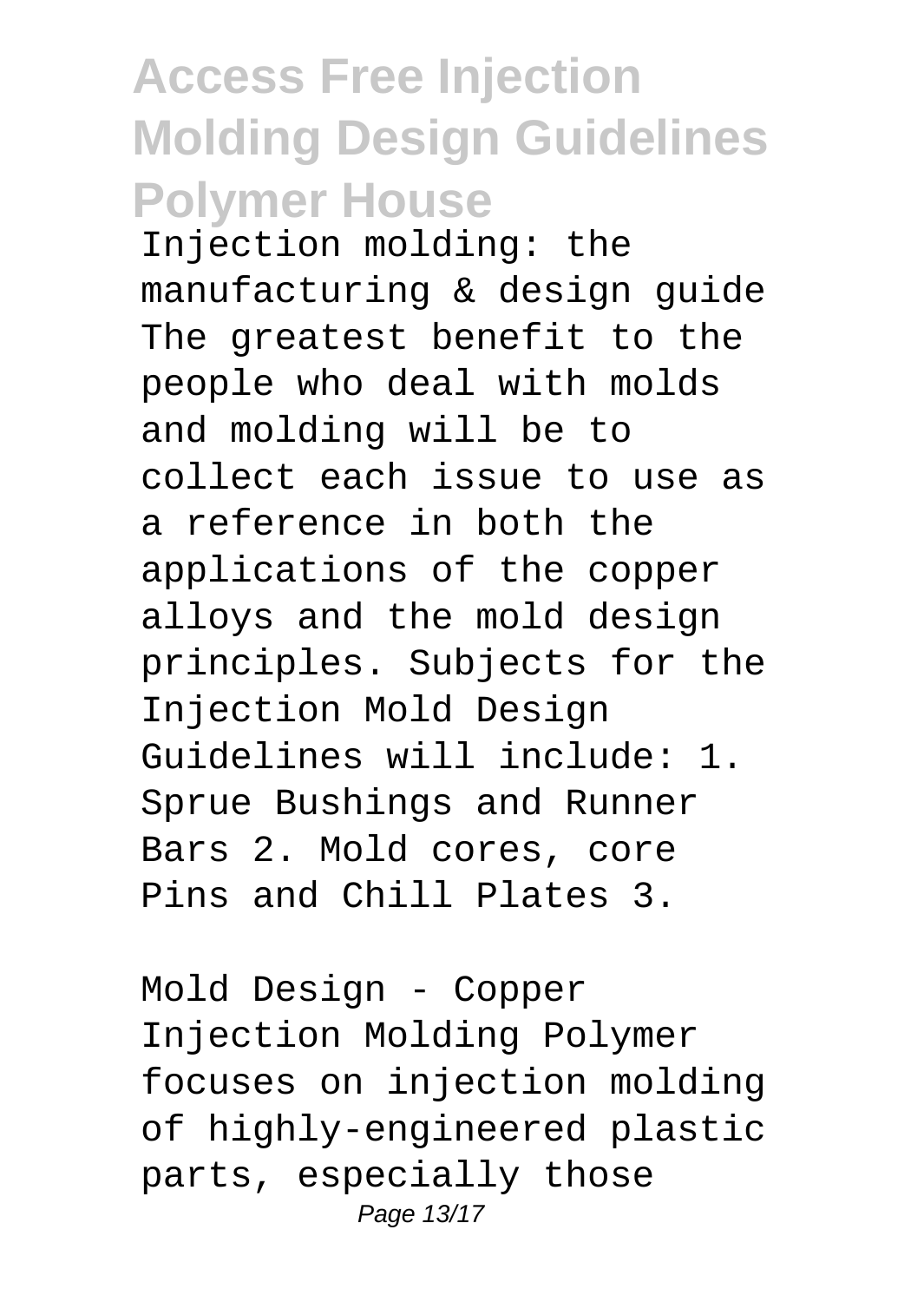requiring value-added postpress operations. Our prices are competitive, our lead times are compressed, and our engineering support, customer service and project management without equal.

Injection Molding | Polymer Corporation Injection molding is the technique where molten plastic is injected into a metal mold. The mold is composed of two halves, the "A" side and "B" side. The halves are separated and allow the plastic component to be removed once it has solidified, thus creating plastic parts. What should we keep in mind when Page 14/17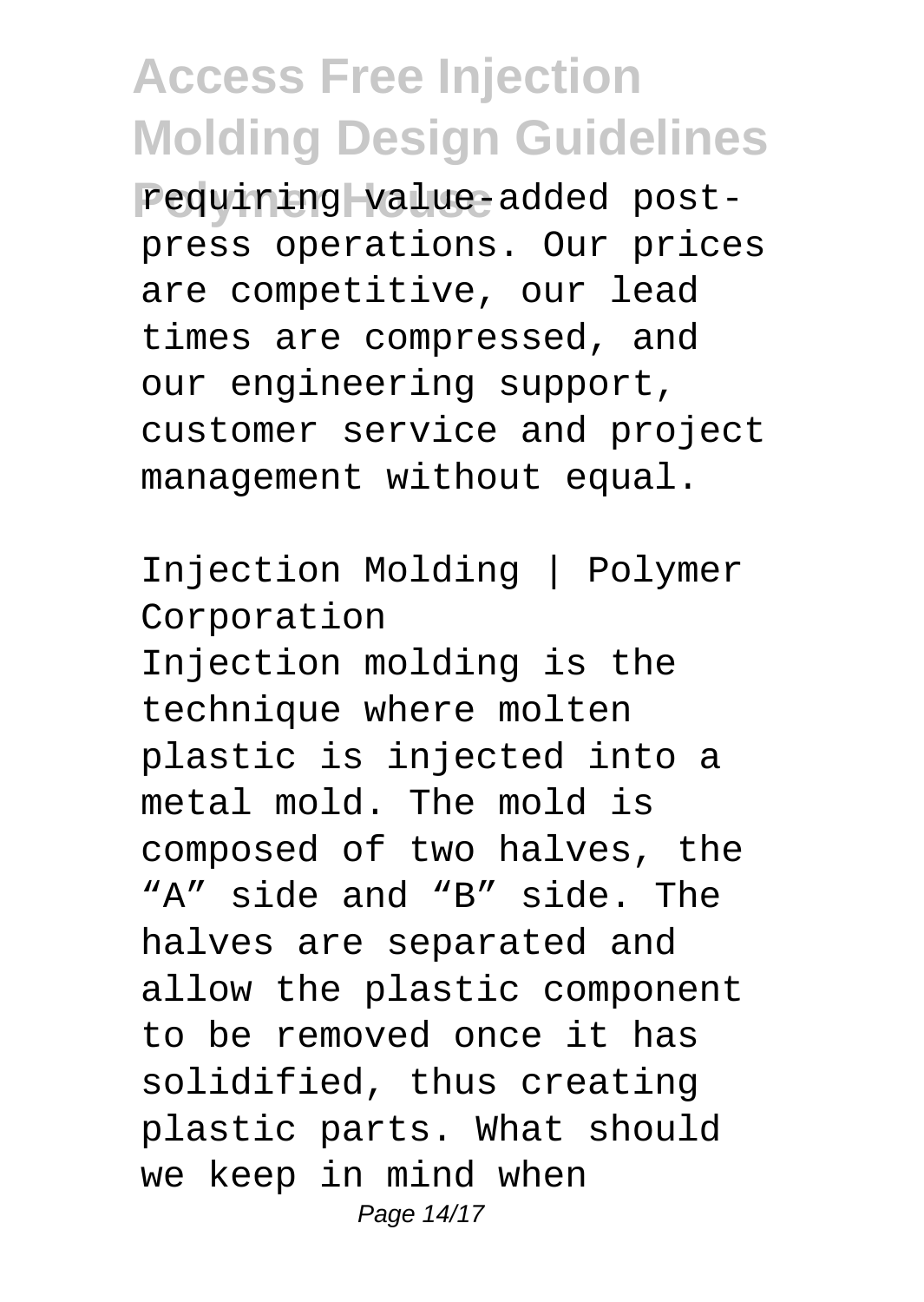designing for injection molding?

Engineering Guidelines to Designing Plastic Parts for

... The injection molding process uses a granular plastic that is gravity fed from a hopper. A screw-type plunger forces the material into a heated chamber, called a barrel, where it is melted. The plunger continues to advance, pushing the polymer through a nozzle at the end of the barrel that is pressed against the mold.

Helpful Injection Molding Design Guidelines | GrabCAD Page 15/17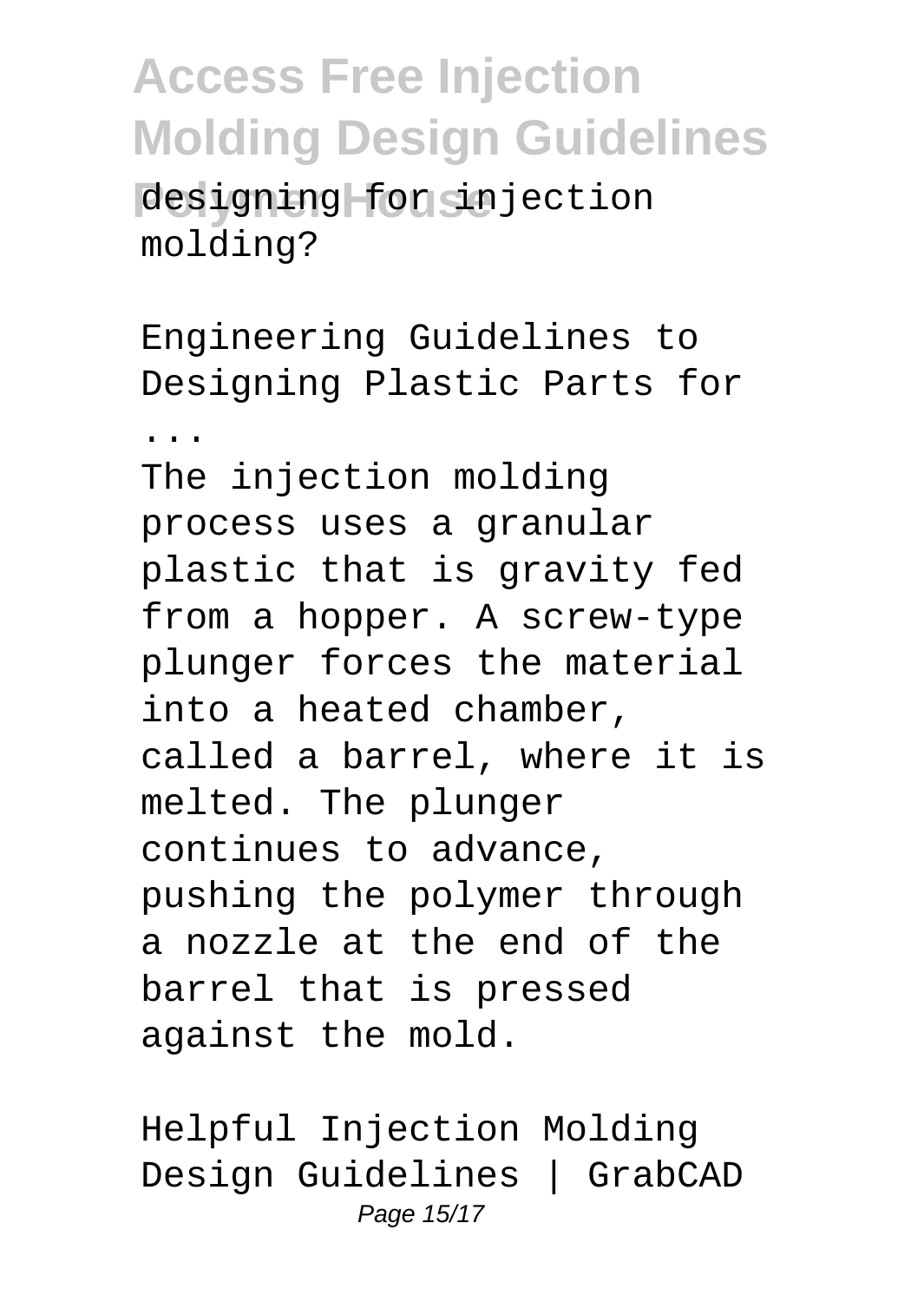#### **Access Free Injection Molding Design Guidelines Polymer House**

The distance between the hole and the edge of the product is preferably greater than 1.5 times the hole diameter, and the distance between two holes is preferably greater than twice the hole diameter so that the product has a good strength. Design guideline for the holes on plastic molded part. 6.Boss:

Design guidelines Plastic injection molded parts,Injection ... Learn From These Shrinkage Guidelines Before You begin injection molding design. shrinkage The fact must be recognized that each plastic Page 16/17